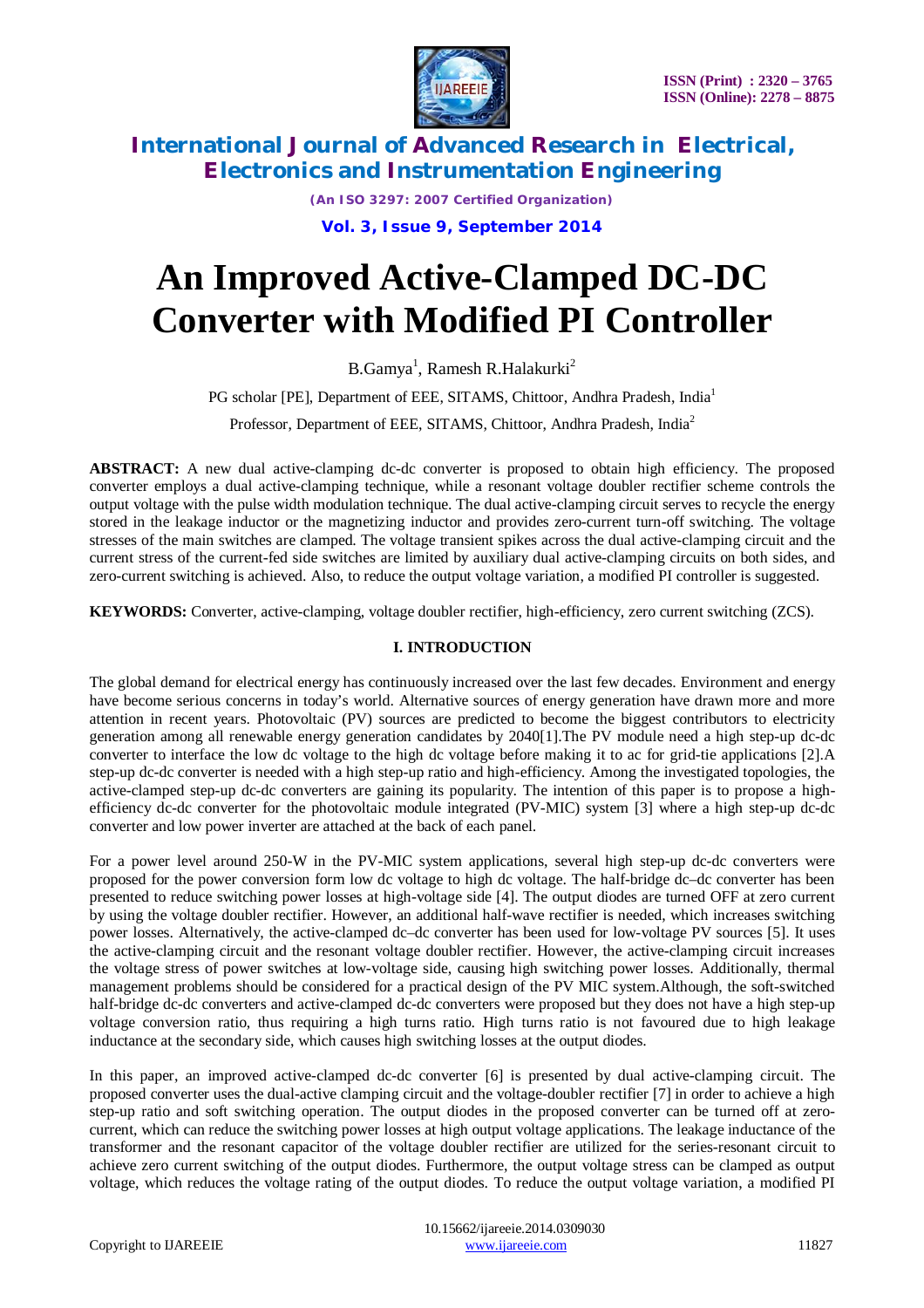

*(An ISO 3297: 2007 Certified Organization)*

**Vol. 3, Issue 9, September 2014**

controller is suggested. The performance of the proposed converter evaluated on a 200-W PV-MIC system. A highefficiency of 97.5%is achieved to generate 350V high output voltage from 50-V low PV module voltage.

#### **II. CONVERTER OPERATION**

Figure.1 shows the circuit diagram of proposed dc-dc converter. The step-up dc-dc converter consists of a boost type of a dual active-clamping circuit  $(S_2, S_3, C_c)$ , a transformer T, and the resonant voltage doubler rectifier  $(L_{lk}, C_r, D_{01}, D_{02})$ . Also, the converter consists of main switches  $(S_1, S_4)$  and auxiliary switches  $(S_2, S_3)$  operate complementarily with a short dead time. All switches are the complementarily with a short dead time. All switches are the MOSFET's.  $(D_{s1} - D_{s4})$  Are the body diodes of switches  $(S_1 - S_4)$  and  $(C_{s1} - C_{s4})$  are the output capacitors of switches  $(S_1 - S_4)$ , respectively. The transformer T has the magnetizing inductor  $L_m$  and leakage inductor  $L_{lk}$  with the turn's ratio of 1: N, where  $N = \frac{N_s}{N_s}$  $\frac{N_S}{N_p}$ .  $C_i$  is the input capacitor.  $C_c$  is the clamping capacitor.  $C_o$  is the output capacitor. The capacitors  $C_i$ ,  $C_c$ and  $C_0$  are large enough so that their voltages  $V_i$ ,  $V_c$  and  $V_o$  are considered constant, respectively.  $L_{lk}$  is assumed to be much smaller than  $L_m$ . The capacitor  $C_r$  is the resonant capacitor.  $C_r$  Resonates with the leakage inductor  $L_{lk}$ . Thus, the resonant capacitor voltage  $V_r$  is not considered constant for one switching period.



Figure.1 Circuit diagram of proposed dc-dc converter.



Figure.2 shows the switching waveforms of the proposed converter during one switching period  $T_s$ . Figure.2 (a) shows the switching waveforms at primary side. Figure.2 (b) shows the switching waveforms at secondary side.

 10.15662/ijareeie.2014.0309030 Copyright to IJAREEIE www.ijareeie.com 11828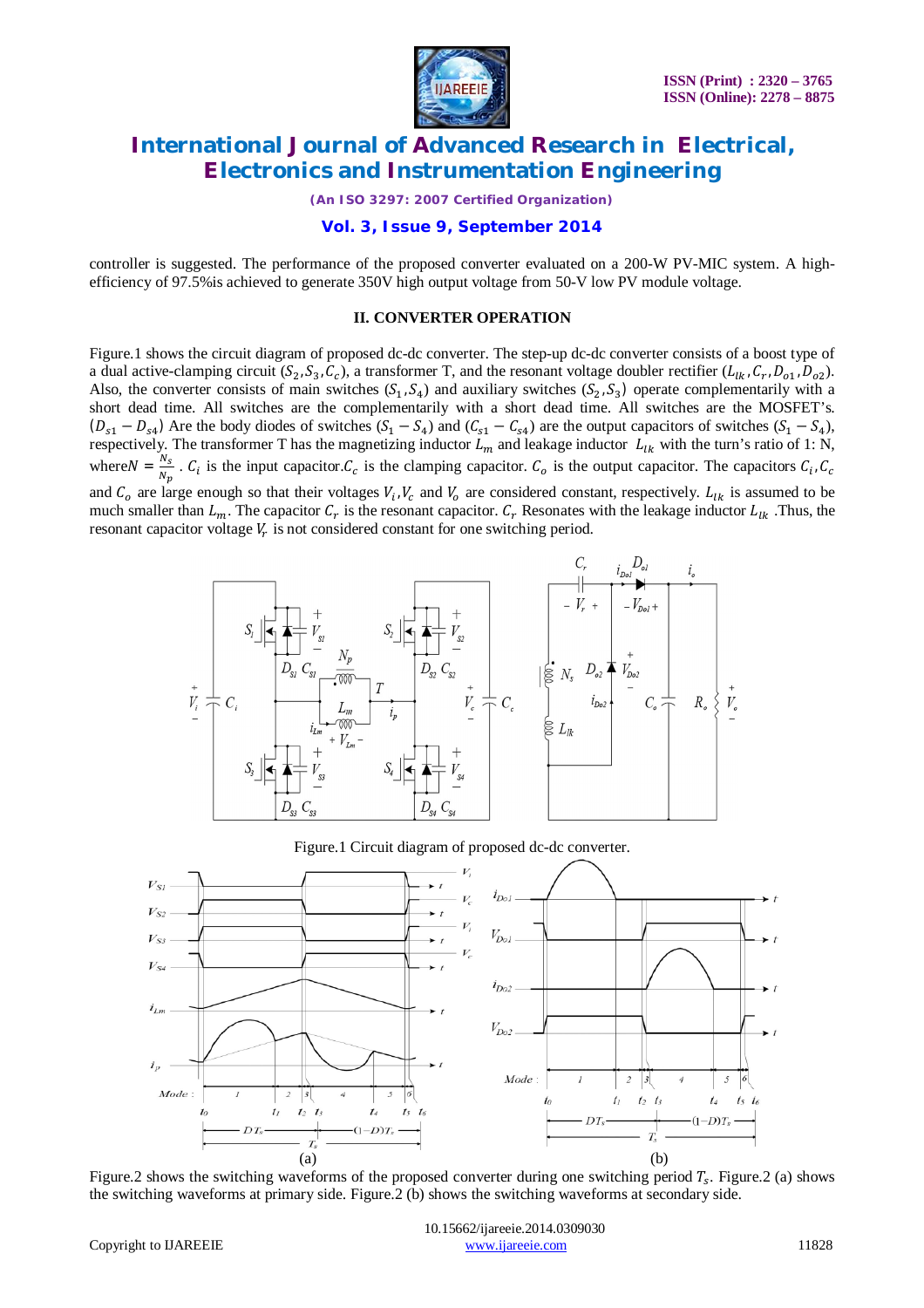

*(An ISO 3297: 2007 Certified Organization)*

### **Vol. 3, Issue 9, September 2014**

The proposed converter has six switching modes during  $T_s$ :

*Model*  $[t_0, t_1]$ : At =  $t_0$ ,  $S_1$  and  $S_4$  are turned ON. Since  $V_{Lm} = V_i$ , the magnetizing inductor current  $i_{Lm}$  increases linearly as

$$
i_{Lm}(t) = i_{lm}(t_o) + \frac{v_i}{L_m}(t - t_o)
$$
 (1)

At the secondary side, when  $NV_i$  is applied to the secondary winding of T. The output diode  $D_{o1}$  is turned ON. The series-resonant circuit consisting of  $L_{lk}$  and  $C_r$  is formed. Series resonance between  $L_{lk}$  and  $C_r$ , the energy stored in  $C_r$ is transferred to  $C_o$ , the angular resonant frequency  $\omega_r$  is

$$
\omega_r = 2\pi f_r = \frac{1}{\sqrt{L_{lk}C_r}}
$$
 (2)

Where  $f_r$  is the resonant frequency. By referring  $i_{p01}$  to the primary side, the primary current  $i_p$  is expressed as

$$
i_p(t) = i_p(t_o) + \frac{v_i}{L_m}(t - t_o) + N i_{D01}(t)
$$
 (3)

The output diode current  $i_{Do1}$  is given by

 $i_{Do1}(t) = \frac{V_0 - NV_i - V_r}{Z}$  $\frac{\partial v_i - v_r}{\partial z_r}$ sin  $\omega_r$  (*t* – *t*<sub>o</sub>  $(4)$ 

The resonant impedance  $Z_r$  is expressed as

$$
Z_r = \sqrt{\frac{L_{lk}}{C_r}}
$$
 (5)

*Mode 2* [ $t_1, t_2$ ]: At  $t = t_1$ , the half-resonant period of the series resonance is finished. The output diode current  $i_{\text{D01}}$  is zero before  $D_{o1}$  is turned OFF. ZCS of  $D_{o1}$  is achieved without any reverse recovery current.

*Mode3* [ $t_2, t_3$ ]: At  $t = t_2$ ,  $S_1$  and  $S_4$  are turned OFF. The primary current  $i_p$  charges  $C_{s1}$  and  $C_{s4}$  and discharges  $C_{s2}$  and  $C_{s3}$ .  $V_{s1}$  and  $V_{s4}$  increases from zero to  $V_i$ .  $V_{s2}$  and  $V_{s3}$  decreases from  $V_c$  to zero. Since the switch output capacitor  $C_s$  is very small, the time interval is considered as negligible comparing to  $T_s$ .

*Mode 4* [ $t_3$ ,  $t_4$ ]: At  $t = t_3$ ,  $S_2$  and  $S_3$  are turned ON. Since  $V_{Lm} = -V_c$ , the magnetizing inductor current  $i_{Lm}$  decreases linearly as

$$
i_{Lm}(t) = i_{Lm}(t_3) - \frac{v_c}{l_m}(t - t_3)
$$
 (6)

When  $NV_c$  is reversely applied across the secondary winding of T. The output diode  $D_{o2}$  is turned ON. The series resonant circuit between  $L_{lk}$  and  $C_r$  is formed again. By referring the output diode current  $i_{Do2}$  to the primary side,  $i_p$  is expressed as

$$
i_p(t) = i_p(t_3) - \frac{v_c}{L_m}(t - t_3) - Ni_{Do2}(t) \tag{7}
$$

Where the output diode current  $i_{Do2}$  is given by

$$
i_{Lm}(t) = i_{Lm}(t_3) - \frac{N V_c + V_r}{Z_r} \sin \omega_r (t - t_3)
$$
 (8)

*Mode* 5  $[t_4, t_5]$ : At t =  $t_4$ , the half-resonant period of the series resonance is finished. The  $i_{D_02}$  is zero before  $D_{02}$  is turned OFF without any reverse recovery current.

*Mode* 6 [ $t_5$ ,  $t_6$ ]: At  $t = t_5$ ,  $S_2$  and  $S_3$  are turned OFF. The primary current  $i_p$  charges  $C_{s2}$  and  $C_{s3}$  and discharges  $C_{s1}$ and  $C_{s4}$ .  $V_{s2}$  and  $V_{s3}$  increase from zero to  $V_c$ .  $V_{s1}$  and  $V_{s4}$  decrease from  $V_i$  to zero. Since the capacitor  $C_s$  is very small, time interval is negligible as compared to  $T_s$ .

By the voltage-second balance relation on the magnetizing inductor  $L_m$ , the voltages  $V_c$  and  $V_r$  are expressed as

$$
V_c = \frac{D}{1 - D} V_i
$$
 (9)  

$$
V_r = (1 - D) V_o
$$
 (10)

 (10) For the voltage-second balance relation on the secondary winding of  $T$  during $T_s$ , the following relation between the output voltage  $V_o$  and the input voltage  $V_i$  is obtained as

|                              | 10.15662/ijareeje.2014.0309030 |       |
|------------------------------|--------------------------------|-------|
| Copyright to <b>IJAREEIE</b> | www.mareeje.com                | 11829 |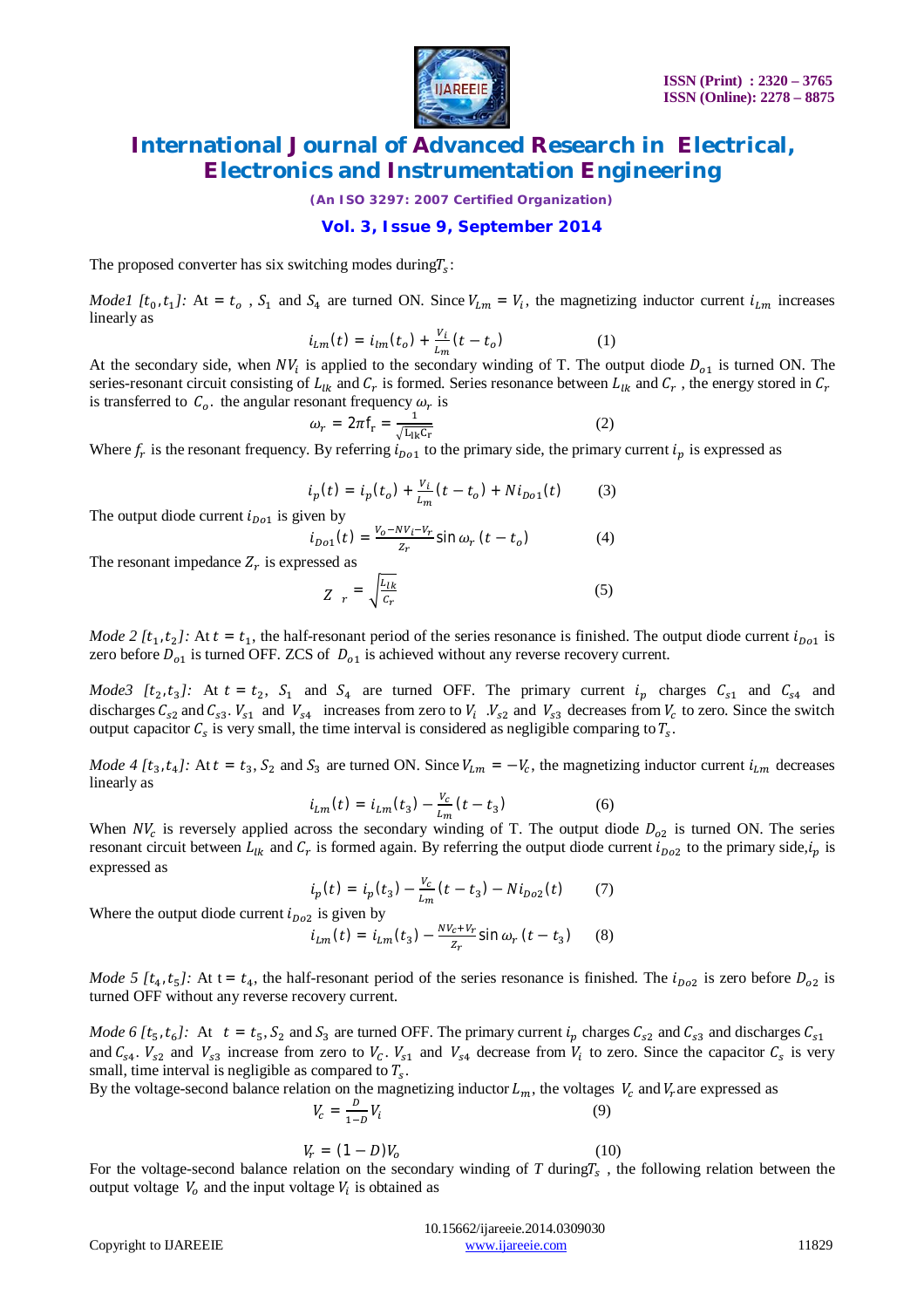

*(An ISO 3297: 2007 Certified Organization)*

#### **Vol. 3, Issue 9, September 2014**

$$
\frac{V_o}{V_i} = \frac{N}{1 - D} \tag{11}
$$

The maximum voltage stress of  $S_1$  and  $S_3$  is confined to the input voltage  $V_i$ . The voltage stress of  $S_2$  and  $S_4$  is confined to the clamping capacitor voltage  $V_c$ . Figure. 3 shows the relation between the clamping capacitor voltage  $V_c$  and the duty ratio D. The dual active-clamping is used in the proposed converter. The clamping capacitor voltage in case of the dual active-clamping circuit is always lower than the clamping capacitor voltage in case of the conventional activeclamping circuit. It means that the switch voltage stress of the proposed converter is always lower than the switch voltage stress of previous converter [5] using the conventional active-clamping circuit. Especially, when the duty ratio is below 0.5, the clamping capacitor voltage can be lower than the input voltage $V_i$ . It is critically beneficial in lowvoltage PV applications where more than 50% of power losses are lost as switching power losses.



Figure.3.Relation between the clamping capacitor voltage  $V_c$  and the duty ratio D: (a) in case conventional active clamping circuit and (b) in case of the dual active clamping circuit.

#### **III. CONTROL STRATEGY**

*A. A modified PI controller is to reduce output voltage variation:* The output voltage  $V<sub>o</sub>$  is controlled with duty ratio D. Then, the duty ratio  $D$  is represented by

$$
D = D_n + D_c \tag{12}
$$

Where  $D_n$  is a nominal duty ratio and  $D_c$  is a controlled duty ratio. The nominal duty ratio  $D_n$  and the controlled duty ratio  $D_c$  can be respectively, represented as

$$
D_n = 1 - \frac{NV_i}{V_o} \tag{13}
$$

$$
D_n = \frac{N L_m \Delta i_{Lm}}{V_o T_s} \tag{14}
$$

Then, the duty ratio D becomes

$$
D = D_n + D_c = 1 - \frac{N V_i}{V_o} + \frac{N L_m \Delta i_{Lm}}{V_o T_s}
$$
(15)

To regulate the output voltage for the output load variation, the conventional PI controller can be used for the controlled duty ratio  $D_c$  as

$$
D_{\mathcal{C}} = K_{P}e + K_{i} \int e \, dt \tag{16}
$$

$$
e = V_o^* - V_o \tag{17}
$$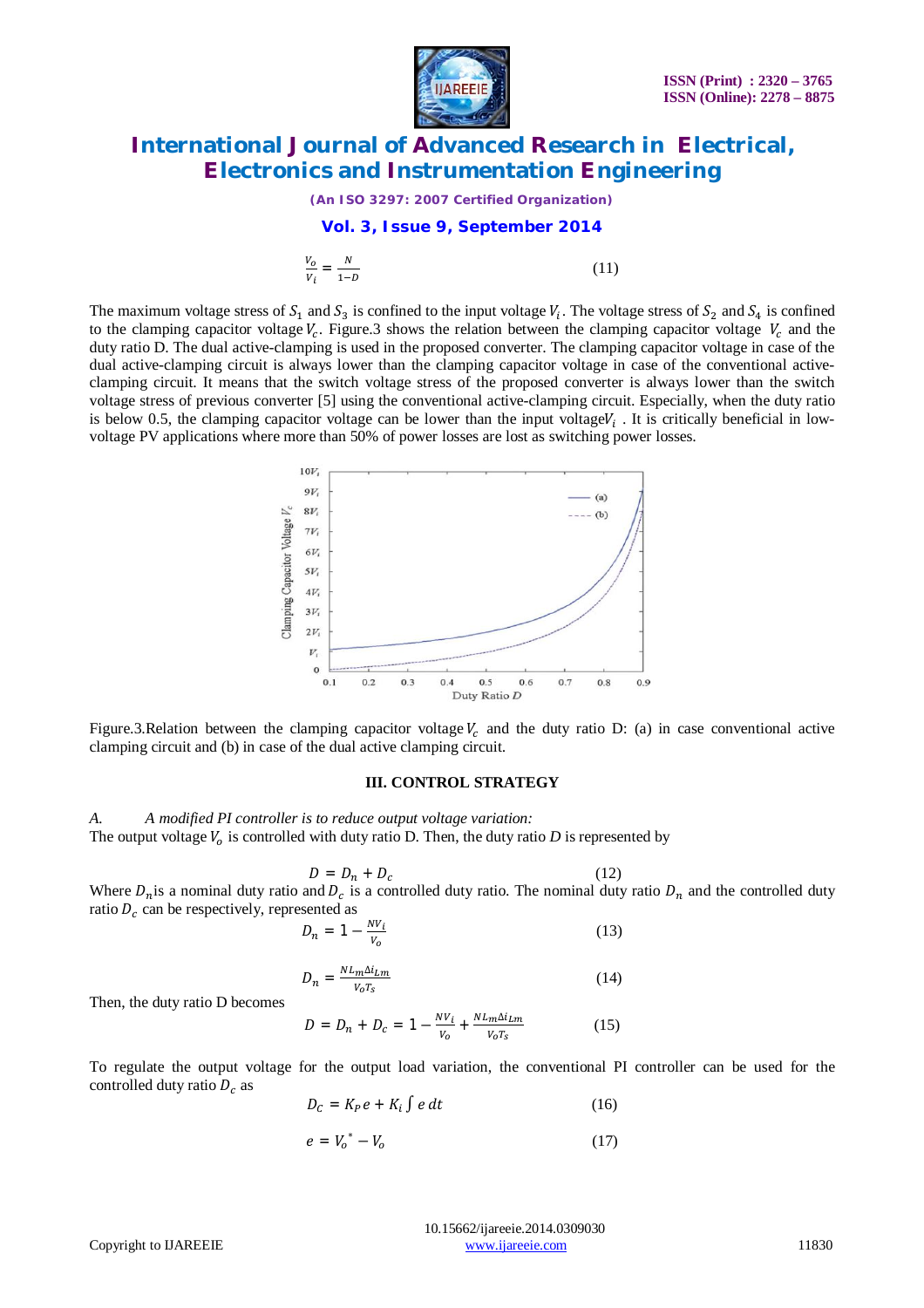

*(An ISO 3297: 2007 Certified Organization)*

### **Vol. 3, Issue 9, September 2014**

Where  $V_0^*$  is the reference output voltage, e is the voltage error between  $V_0^*$  and  $V_0$ , and  $K_p$  and  $K_i$  are the PI control gains of the controller, respectively. The regulated output voltage is an important factor achieving high performance. The PV MIC system should provide a fast dynamic response for grid power demand in case of the distributed generation using the renewable energy sources. Where the local load power increases or decreases abruptly, the output voltage of the dc-dc converter fluctuates as the inverter load changes. It might cause grid current harmonic distortion, damaging the grid-connected power generation systems. However, because the conventional PI controller controls the output slowly, the output voltage variation exists. To reduce the output voltage variation, a modified PI controller is suggested.

The suggested controller is

$$
D_c = K_P e_m + K_i \int e_m dt \tag{18}
$$

$$
e_m = (V_o^* - V_o) \times \left(1 + \frac{|v_o^* - v_o|}{\alpha}\right) \tag{19}
$$

Where  $e_m$  is the modified error between  $V_0^*$  and  $V_0$ .  $\propto$  is the scaling factor. The error term  $\frac{|V_0^* - V_0|}{\gamma}$  $\frac{-\nu_{01}}{\alpha}$  is included as comparing to the conventional PI controller.figure.4.shows the difference between the error terms of the conventional PI controller, the error term of the suggested PI controller in case of∝= 15, and the error term of the suggested PI controller in case of∝ = 20. The horizontal axis shows the difference between  $V_0^*$  and  $V_0$ . The vertical axis shows  $e_m$ and e. Due to the term  $\frac{|V_0^* - V_0|}{r}$  $\frac{(-V_0)}{\alpha}$ , a large error between  $V_0^*$  and  $V_0$  increases  $e_m$  more than e. Thus, if the voltage error is large, the output voltage can be rapidly controlled as the suggested controller has large gain. In contrast, if the voltage error is small, the suggested controller gives almost the same characteristic as the conventional PI controller.

#### *B. Digital implementation:*

Fig. 5 shows the control block diagram of the output voltage controller. The voltage error *e* is calculated by comparing the reference output voltage  $V_0^*$  to the measured output voltage  $V_0$ . The modified error  $e_m$  is generated through the modified error calculation. Then, the PI controller is used to generate the duty ratio to control the power switches. The controlled duty ratio  $D<sub>c</sub>$  of the voltage controller only generates the output voltage drop required to regulate the output voltage. With the addition of the nominal duty ratio  $D_n$  to the converter, the relation between  $D_c$  and  $\Delta i_{Lm}$  of the converter becomes a first-order linear dynamic system with easy controllability. Thus, the addition of the nominal duty ratio  $D_n$  relaxes the burden of the voltage controller, improving the dynamic performance.



Figure.4. difference between the clamping capacitor  $V_c$  and the duty ratio D: (a) in case of the conventional activeclamping circuit and (b) in case of dual active-clamping circuit .Figure.5. Control block diagram of the output voltage controller.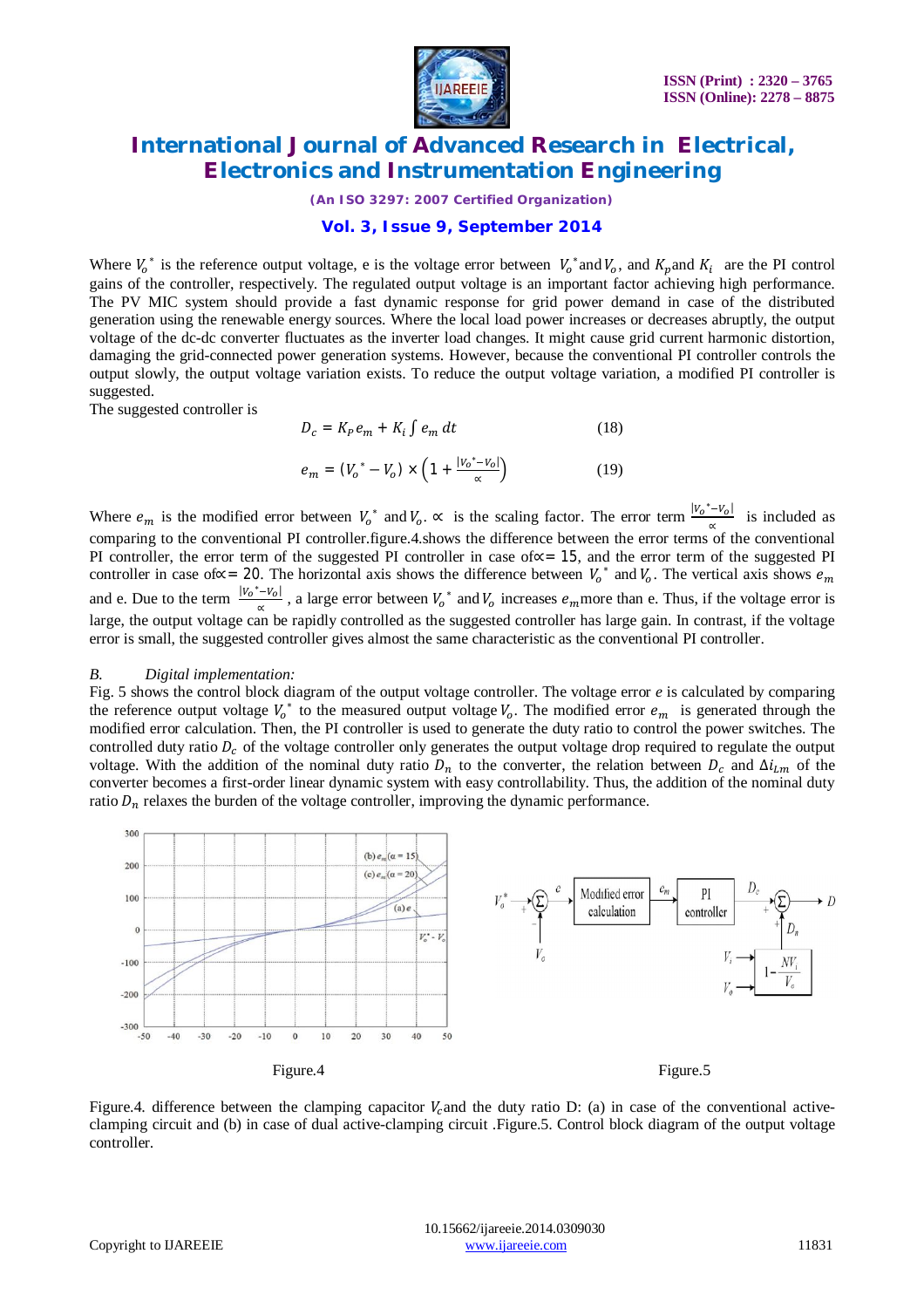

*(An ISO 3297: 2007 Certified Organization)*

**Vol. 3, Issue 9, September 2014**

### **IV.EXPERIMENTAL RESULTS**

Figure.6. shows the primary current  $i_p$  and switch voltages  $V_{s1}$  and  $V_{s3}$  for 200-W output power at 50-V input voltage. As shown in figure.6.  $V_{s1}$  and  $V_{s3}$  are clamped at the input voltage respectively. Figure.7 shows the primary current  $i_n$ , clamping capacitor voltage $V_c$ , and switch voltages  $V_{s2}$ and  $V_{s4}$  for 200-W output power at 50-V input voltage. The clamping capacitor voltage  $V_c$  is 48V.  $V_{s2}$  and  $V_{s4}$  are clamped at 48V. Which is even lower than the input voltage $V_i$ . The voltage stress of power switches is significantly reduced. Figure.8.shows the output diode voltages  $V_{Do1}$  and  $V_{Do2}$  and output diode currents  $i_{Do1}$  and  $i_{Do2}$  for output load.



Figure.6.Experimental results: primary current  $i_p$ : 10A/ division; switch voltage  $V_{s1}$ : 10V/division Switch voltage $V_{s3}$ : 10V/division, 10μs/division. Figure.7.Experimental results: primary current  $i_n$ : 10A/ division; clamping capacitor voltage  $V_c$ ; 50 V /division; switch voltage  $V_{s2}$ : 10V/division Switch voltage  $V_{s4}$ : 10V/division, 10µs/division.



Figure.8.Experimental results: Output diode voltageVDo1:10V/division; Output diode current iDo1:1A/division; Output diode voltage iDo2:1A/division, 10μs/division at 50-V input voltage. Figure.9. Experimental results: measured efficiency of the proposed converter compared with the efficiency of the previous converter at 50-V input voltage.Figure.9 shows efficiency comparison at 50-V input voltage.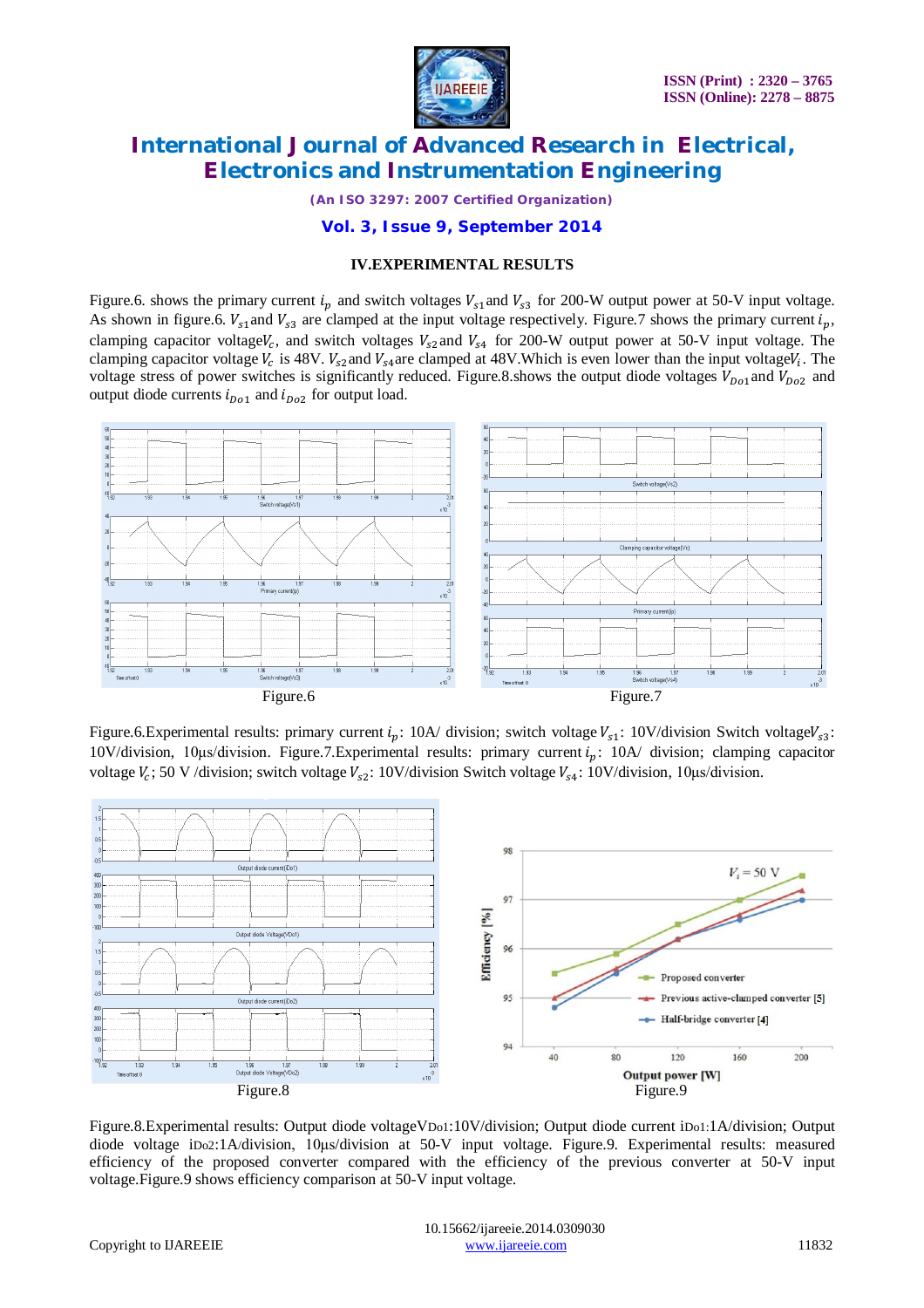

*(An ISO 3297: 2007 Certified Organization)*

### **Vol. 3, Issue 9, September 2014**

The proposed converter achieves the efficiency of 97.5% for 200-W output power. The previous active-clamped converter achieves the efficiency of 97.2% for 200-W output power. The efficiency of 0.3% is improved by proposed converter at 50-V input voltage for 200-W output power. The previous half-bridge converter achieves the efficiency of 97.0% for 200-W output power. Figure.10.shows the output voltage  $V_0$  and output load current  $i_o$  in case of the conventional and modified PI controller.



Figure.10.Experimental results (output voltage  $V_0$ : 50V/division; output load current  $i_0$ : 0.1A/division): (a) in case of conventional PI controller, (b) in case of modified PI controller.

#### **V.CONCLUSION**

A dual active-clamping circuit with high efficiency has been proposed. Analysis, design, and simulation and experimental results for the proposed converter have also been presented. This proposed converter combines the dual active-clamping circuit and the resonant voltage doubler rectifier circuit across the power transformer with the topology proposed for soft switching dc-dc converter. The resonant voltage doubler rectifier circuit provides two resonantcurrent paths formed by the leakage inductance of the power transformer and the resonant capacitor. In addition, the ZCS mechanism of the switches by dual active-clamping and auxiliary switches, they reduce the switching losses and the reverse-recovery losses. The modified PI controller is suggested to reduce the output voltage variation. The proposed converter achieves a high-efficiency of 97.5% at 50-V input voltage for 200-W output power.

#### **REFERENCES**

- 1. Q. Li and P.Wolfs, "A review of the single phase photovoltaic module integrated converter topologies with three different DC link configurations," *IEEE Trans. Power Electron.*, vol. 23, no. 3, pp. 1320–1333, May 2008.
- 2. J. P. Lee, B. D. Min, T.J. kim, D.W. Yoo, and J.Y. Yoo, "A novel topology for photovoltaic dc/dc full-bridge converter with flat efficiency under wide PV module voltage and load range", IEEE Transactions on Industrial Electronics, vol.55, no. 7, pp.2655-2663, Jul.2008.

3. Rodriguez and G. A. J. Amaratunga, "Long-lifetime power inverter for photovoltaic AC modules," *IEEE Trans. Ind. Electron.*, vol. 55, no. 7,

9. *Transactions on Power Electronics*, vol. 23, no. 6, pp. 2847-2854, Nov.2008.

<sup>4.</sup> pp. 2593–2601, Jul. 2008. 5. Z. Liang, R.Guo, J.Li and A.Q.Huang, "A high-efficiency PV module-integrated DC/DC converter for PV energy harvest in FREEDM systems," IEEE Trans. Power Electron., vol.26, no. 3, pp.897-909, Mar.2011.

<sup>6.</sup> W.Y.Choi, J. S. Yoo, and J.Y. Choi, "High efficiency dc-dc converter with high step-up gain for low PV voltage sources," in proc. IEEE ECCE Asia, Jeju, Korea. May 30/Jun. 3, 2011, pp. 1161-1163.

<sup>7.</sup> W. Chen, W. Yao, Z. Lu, and S. Ye, "A novel ZVS active clamped asymmetrical dual switch forward dc-dc converter," in *IEEE 2009 Applied Power Electronics Conference and Exposition*, 2009, pp. 1061-1066.

<sup>8.</sup> D. C. Lu, and V. G. Agelidis, "ZVT interleaved boost converters with built in voltage doubler and current auto-balance characteristic" *IEEE*